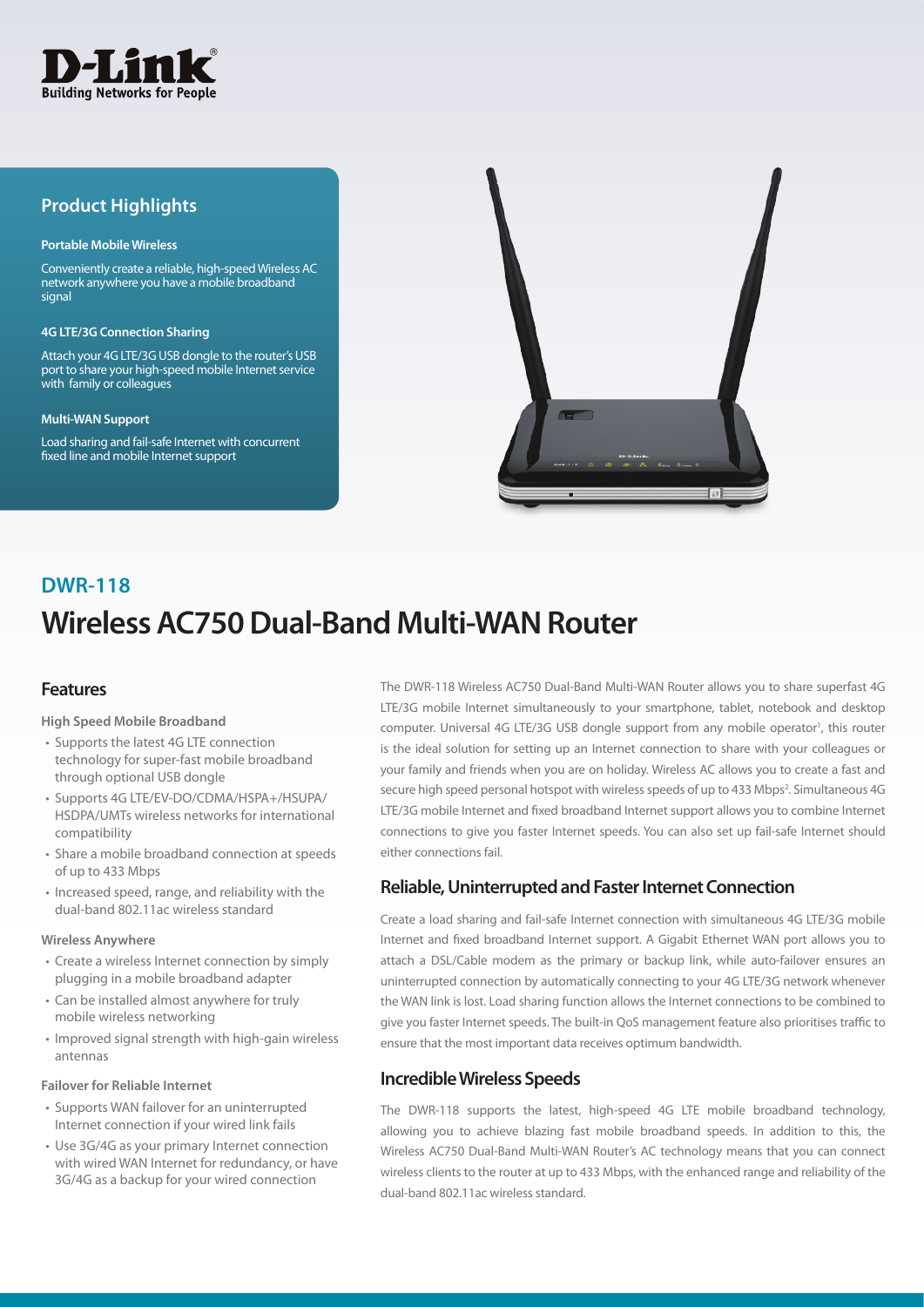

# **DWR-118 Wireless AC750 Dual-Band Multi-WAN Router**

# **Advanced Network Security**

The DWR-118 ensures a secure Wi-Fi network through the use of WPA/WPA2 wireless encryption. Simply press the WPS button to quickly establish a secure connection to new devices. The DWR-118 also utilises dual-active firewalls (SPI and NAT) to prevent potential attacks and intrusions from across the Internet.

## **Simple to Install and Use**

The Wireless AC750 Dual-Band Multi-WAN Router can be installed quickly and easily almost anywhere. The intuitive setup wizard will get you set up and connected in no time. This router is great for situations where an impromptu wireless network is required, or where conventional wired network access is unavailable. The DWR-118 can even be installed on buses, trains, or boats, allowing passengers to access the Internet while commuting.



# **Usage Scenarios**



Computer Tablet Smartphone